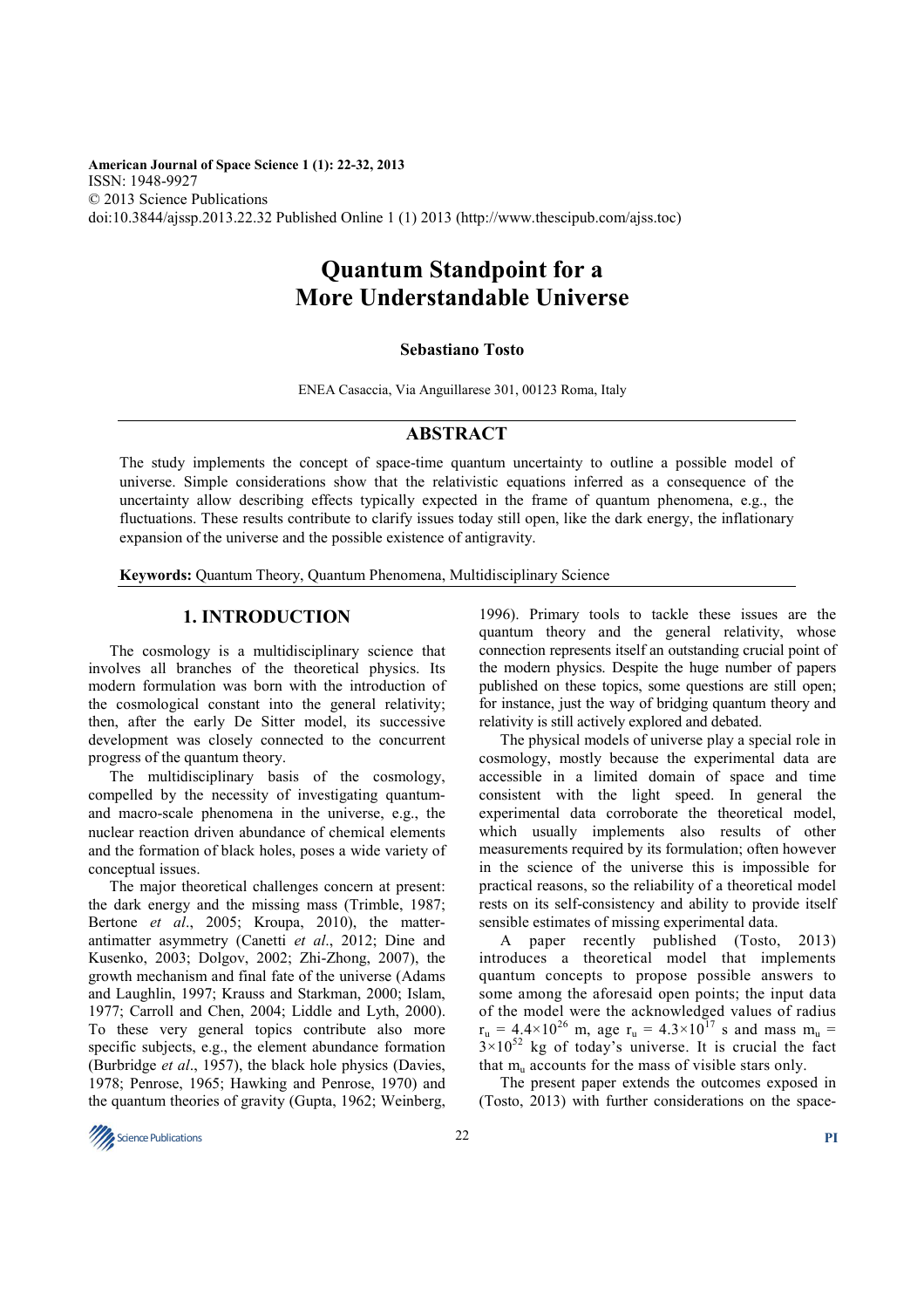time quantum uncertainty; this standpoint helps to clarify some issues previously quoted and enhances our understanding of the universe.

#### **1.1. Quantum Background**

Consider a set of quantum particles forming a complex system. Whatever the specific nature of these particles and their interaction might be, the statistical formulation of the quantum uncertainty:

$$
\Delta \varepsilon \Delta t = n\hbar = \Delta p_x \Delta x \tag{1}
$$

Is regarded as fundamental principle to describe the properties of the system; n is the number of quantum states accessible to any particle of the set. The second equality holds with the same number of states because  $\Delta p_x$  and  $\Delta x$  are formally inferred from ( $\Delta \varepsilon/v_x$ ) ( $v_x/\Delta t$ ), being by definition  $v_x = \Delta x / \Delta t$  an arbitrary velocity; the right hand side notation symbolizes any couple of conjugate dynamical variables. The basic idea motivating the Equation (1) is that the local values of the dynamical variables of every particle in the system are perturbed in a complex way by mutual interactions and thus change within appropriate range of values. This suggests the chance of discarding the local dynamical variables conceptually and not as a sort of approximation to simplify some calculation, in agreement with the quantum impossibility of knowing exactly both conjugate dynamical variables. The present model introduces since the beginning uncertainty ranges that replace the local dynamical variables of every particle in the system; the greater the sizes of the former, the wider the spectrum of values allowed to the latter. The Equation (1) represent the quantum constrain and contextually the only kind of information able to balance this agnostic assumption. No hypothesis is necessary about the uncertainty range sizes, which are arbitrary by fundamental assumption; n is arbitrary too, it does not represent some specific number rather it symbolizes any number of allowed states. Regardless of the complexity of the system and kind of particles constituting it, this standpoint moves the physical interest from the actual conjugate dynamical variables of the particles in the system to the uncertainty ranges including all their possible values. The physical properties of the observables depend on the latter and not on the former, which are considered random, unknown and unpredictable; also, n coincides with the quantum

number defining the allowed eigenvalues. Once renouncing to the concept of local time and space coordinates, the concept of velocity results indeterminate as well; it is only possible to say that ∆x/∆t defines an average value of velocity, which however is numerically indefinable like ∆x and ∆t themselves. Despite the standpoint proposed here is more agnostic than that based on the operator formalism of quantum mechanics, the results are however completely analogous; moreover the wave formalism appears to be a corollary of Equation (1). Some examples about how to exploit Equation (1) to calculate the eigenvalues of non-relativistic angular momentum and hydrogenlike electron energy levels are reported in (Tosto, 1996a); the approach then has been also exploited to treat many electron atoms and diatomic molecules (Tosto, 1996b). For brevity, details about the mathematical approach followed in these papers are omitted. It is significant instead the chance of extending the early quantum approach also to the relativity. Let Equation (1) be defined in an arbitrary reference system R and write  $\Delta x = x_2 - x_1$ ; for instance  $x_1$  is defined with respect to the origin of R and controls thus the position of  $\Delta x$  in R, whereas x<sub>2</sub> controls the size of  $\Delta x$ . If however  $x_1$  is unspecified and indeterminable, then R is also unspecified and indeterminable itself. This conclusion is nothing else but the well known postulate of relativity, according which all reference frames are equivalent to describe the physical systems. In fact Equation (1) hold in any reference system: whatever the transformation law of the range sizes between different R and R' in reciprocal motion might be, the new equation  $\Delta \varepsilon' \Delta t' = n'h = \Delta p'_{x} \Delta x'$  is actually indistinguishable from (1). First of all n and n' are in fact identical; whether referred to  $\Delta x p_x$  or  $\Delta x' \Delta p'_x$ , by assumption they represent all possible numbers of states and not an assigned number of states; so both denote anyway sets of integer numbers. Moreover, being the range sizes completely arbitrary, primed and unprimed equations are merely different notations of a unique uncertainty equation; in effect is unphysical to regard ∆x and ∆x' as different extents of space delocalization once having acknowledged that neither size is actually specifiable. The input data of the present model, radius, age and mass of the universe, read accordingly Equation (2):

$$
\Delta r_u = 4.4 \times 10^{26} \text{ m}
$$
  
\n
$$
\Delta t_u = 4.3 \times 10^{17} \text{ s}
$$
  
\n
$$
m_u = 3 \times 10^{52} \text{ kg}
$$
 (2)

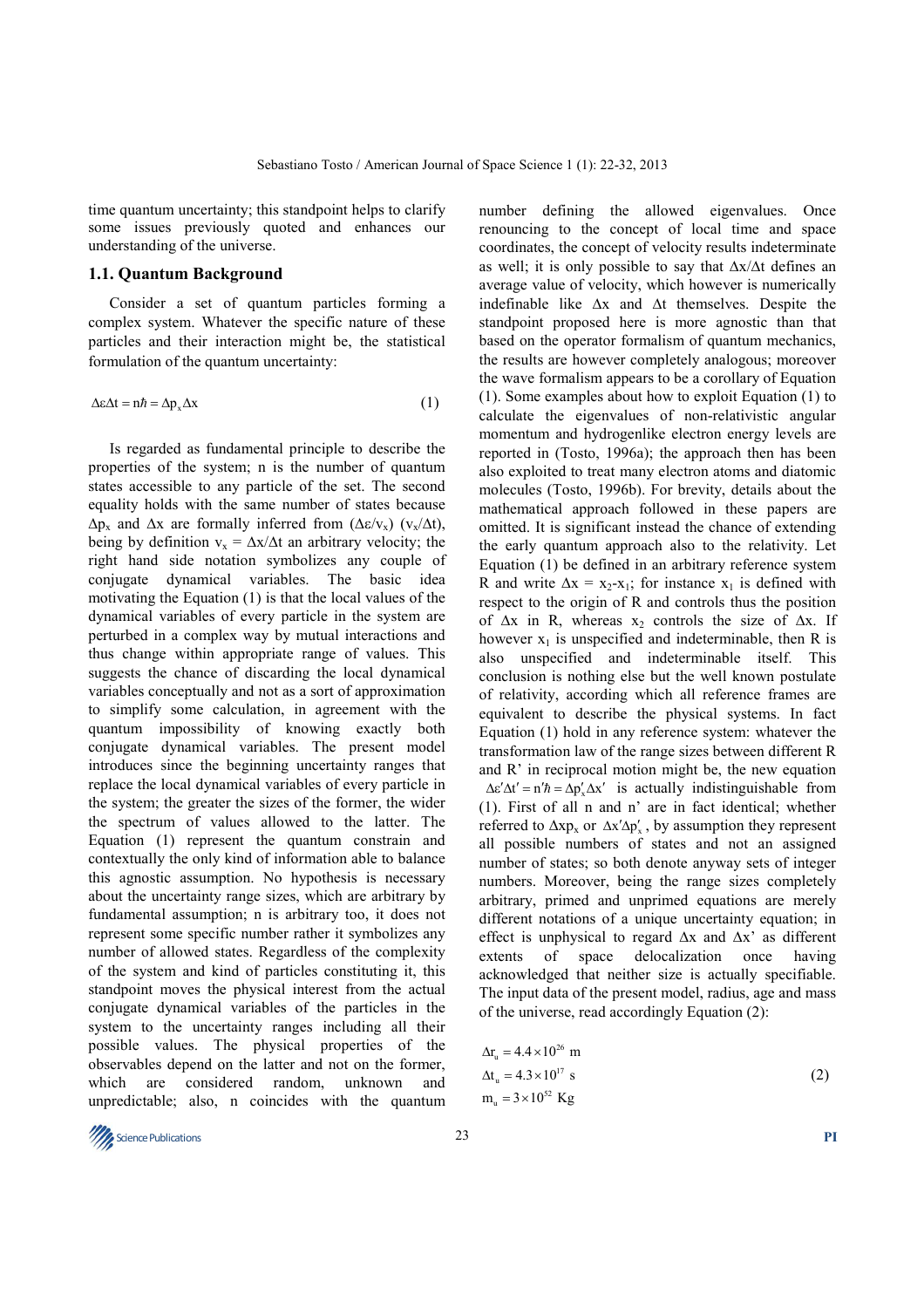The next discussion highlights the relevance of this standpoint for the cosmological problems. A few examples of relativistic formulae inferred uniquely via Equation (1) are reported (i) because of their clarifying significance for the considerations exposed next and (ii) in order to make the present paper as self-contained as possible. A first important consequence appears clear since now. The relativity is classical physics in a 4D frame subjected to the covariance condition. If however the early Einstein equations of special relativity are entirely inferred in a quantum frame and accordingly regarded, then it must be true also their compliancy with all rules and weird features of the quantum world; e.g., they must agree with the existence of quantum fluctuations.

#### **1.2. Quantum Considerations and Relativity**

This section sketches shortly how the relativistic momentum and energy are obtained exploiting Equation (1) only. In an arbitrary delocalization range  $\Delta x^{(c)}$ defined in any R a photon travels at speed c; so Equation (1) read  $\Delta x^{(c)} \Delta p_x^{(c)} = n^{(c)} \hbar = \Delta t^{(c)} \Delta \varepsilon^{(c)}$ . The superscripts mention that the ranges are sized to fulfil the delocalization condition during an appropriate time range  $\Delta t^{(c)}$ : by definition  $\Delta x^{(c)}/\Delta t^{(c)} = c$ , so  $c\Delta p_x^{(c)} = \Delta \varepsilon^{(c)}$ . To find how the momentum and energy ranges  $\Delta p_x^{(v)}$  and  $\Delta \varepsilon^{(v)}$  of a massive particle travelling at rate  $v<sub>x</sub> < c$  through the same  $\Delta x^{(c)}$  scale with respect to  $\Delta p_x^{(c)}$  and  $\Delta \varepsilon^{(c)}$ , write  $\Delta x^{(c)} \Delta p_x^{(v)} = n^{(v)} \hbar = \Delta t^{(v)} \Delta \varepsilon^{(v)}$ . The superscripts emphasize the new rate with which the particle travels the space range  $\Delta x^{(c)}$ ; neither v<sub>x</sub> nor c appear explicitly in this equation. The sets of integers represented by  $n^{(v)}$  and  $n^{(c)}$ describe all possible values allowed to  $\Delta t^{(v)} \Delta \varepsilon^{(v)}$  and to  $\Delta t^{(c)} \Delta \varepsilon^{(c)}$ ; yet, as previously sketched, the sets are physically are indistinguishable because anyway  $n^{(v)} =$  $n^{(c)} = 1, 2, 3, \dots$  regardless of the specific range sizes or kind and travel rate of the particle. Hence it is possible to write  $\Delta t^{(v)} \Delta \varepsilon^{(v)} = \Delta t^{(c)} \Delta \varepsilon^{(c)}$ ; this shows that  $\Delta t^{(c)}$  and  $\Delta \varepsilon^{(c)}$ scale respectively like  $\Delta t^{(v)} = (c/v_x)\Delta t^{(c)}$ , as it is reasonable and  $\Delta \varepsilon^{(v)} = (v_x/c) \Delta \varepsilon^{(c)}$  as a consequence. Replacing these positions in the previous equation,  $\Delta x^{(c)} \Delta p_x^{(v)} = \Delta t^{(c)} (v_x / c) \Delta \epsilon^{(v)}$  yields  $\Delta p_x^{(v)} = \Delta \epsilon^{(v)} v_x / c^2$ . This result means that to any random local variable  $p_x^{(v)}$ included in the range  $\Delta p_x^{(v)} = p_{x2}^{(v)} - p_{x1}^{(v)}$  corresponds the random local variable  $\epsilon v_x/c^2$  included in the range  $\epsilon_2^{(v)} v_x / c^2 - \epsilon_1^{(v)} v_x / c^2$ . Actually the superscripts can be omitted, they have been introduced for clarity of

exposition only and not to identify particular range sizes; being indeed both  $\Delta p_x^{(v)}$  and  $\Delta \varepsilon^{(v)}$  completely arbitrary like  $v_x$  itself, the superscripts do not affect the functional relationship between the local random values of the respective variables, which therefore fulfil the condition:

$$
p_x = \varepsilon \frac{V_x}{c^2} \tag{3}
$$

Regardless of how the respective uncertainty ranges are indicated. Moreover an identical reasoning holds in any other reference system R'; so one concludes that  $p'_x = \varepsilon' v'_x / c^2$  is an invariant of special relativity. In principle the component of velocity defining the related momentum can be positive or negative depending on the direction of motion along the reference x-axis; yet squaring this equation one surely handles positive terms. So write  $(p_x c)^2 = \varepsilon^2 (v_x/c)^2$ ; since  $v_x < c$  for a massive particle one finds  $\epsilon^2 > (p_x c)^2$ , which compels writing  $\epsilon^2 = (p_x c)^2 + \epsilon_0^2$ . Calculate the limit  $p_x/v_x$  for  $v_x \rightarrow 0$ ; denoting this limit as:

$$
\lim_{\mathbf{v}_x \to 0} \frac{\mathbf{p}_x}{\mathbf{v}_x} = \mathbf{m} = \frac{\varepsilon_{\text{rest}}}{c^2}
$$
 (4)

The concept of mass m is introduced as a consequence of the uncertainty, whereas Equation (3) yields  $\lim_{v_x \to 0} \varepsilon = \varepsilon_{\text{rest}}$  in agreement with the idea that the x limit must be finite; indeed no reason requires  $\varepsilon \rightarrow 0$  for  $v_x \rightarrow 0$ . Thus  $p_x = mv_x$  is the non-relativistic form of Equation (4), whereas the previous equation yields:

$$
\varepsilon^2 = (pc)^2 + (mc^2)^2 \tag{5}
$$

Note that combining the Equation (3) and (5) one obtains the well known invariants of momentum and energy compliant with the Lorentz transformations. In relativity the local values of momentum and energy are exactly known; in Equation (3) they are random values falling within the respective uncertainty ranges, despite their functional relationship is of course identical. It is worth noticing that the connection between quantum mechanics and relativity concerned in (Tosto, 2012) is actually much more profound than that sketched here; the connection concerns indeed the basic postulates themselves of both theories, which merge therefore into the unique concept of space-time quantum uncertainty.

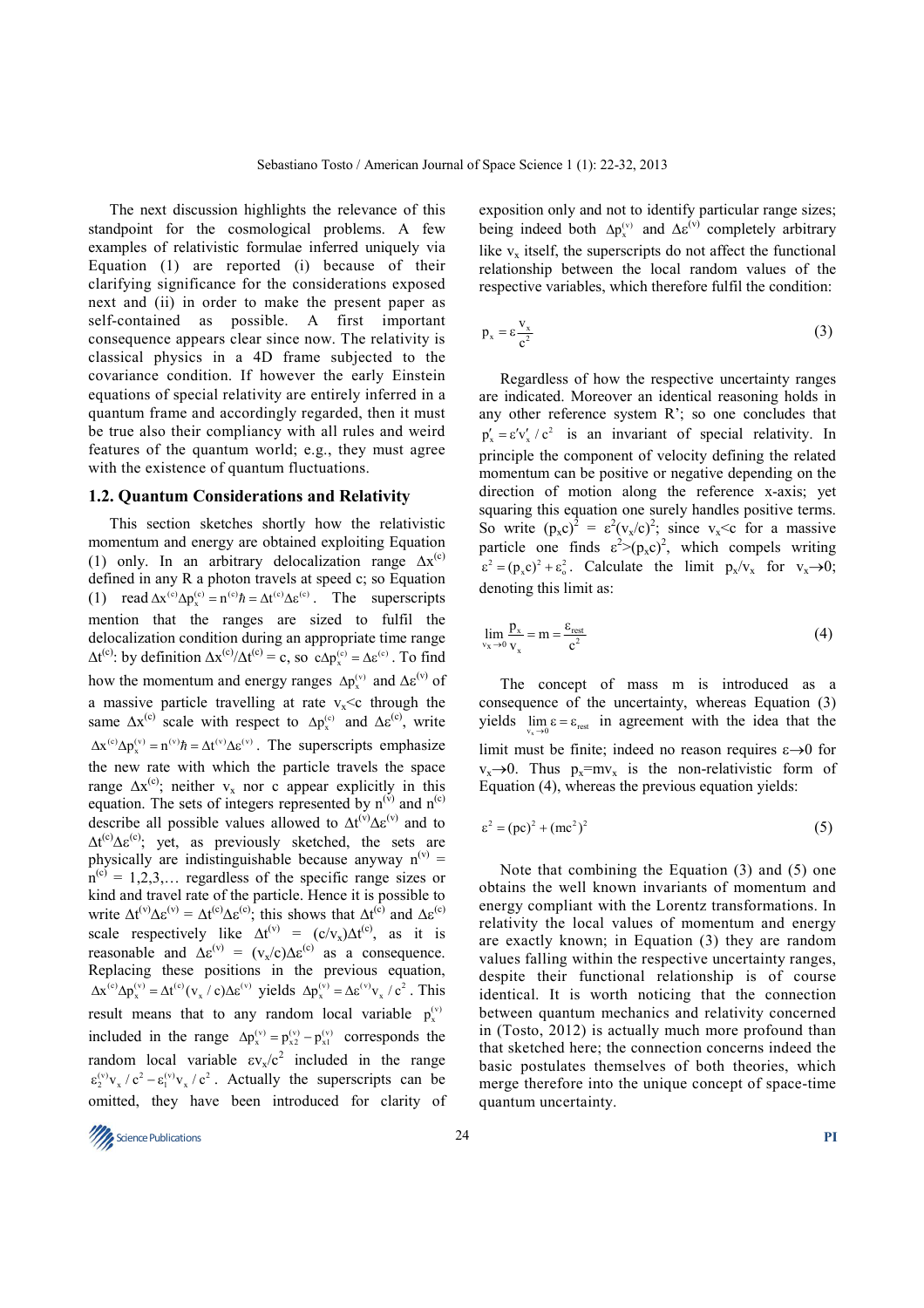# **1.3. Quantum Mechanics, Newton Law and Black Holes**

Usually the origin of a black hole is associated to a collapse event, for instance when a large sized body with corresponding large mass shrinks to a new small sized body; this typically happens at the end of the life cycle of a massive star. However simple quantum considerations provide an alternative representation of a black hole with the help of Equation (1) only, which will be usefully exploited in the next section.

Let a free particle of mass m be delocalized in the volume  $\Delta l^3$ : the average matter density  $\rho = m/\Delta l^3$  exists in the volume of space where is delocalized the particle. The next considerations exploit the fact that the gravity constant G times ρ defines by dimensional reasons a reciprocal square time.

# **1.4. Quantum Connotation of G**ρ **= time-2**

Regard first the reciprocal time as a frequency; then:

$$
\omega^2 = \text{Gm} / \Delta l^3 \tag{6}
$$

To explain the physical meaning of this result write the left hand side as  $(n \hbar \omega)^2 / (n \hbar)^2$  i.e.,  $(\Delta \varepsilon)^2 / (\Delta p \Delta l)^2$ , where ∆ε is the energy range including all multiples of the ground energy  $\varepsilon = \hbar \omega$  calculable with arbitrary values of n. Moreover Equation (3) yields  $p = \hbar \omega v / c^2$ ; so, being  $\omega v/c^2 = 2\pi (v/v)(v/c)^2$  and  $v/v = \lambda^{v-1}$ , the result is  $p = h/\lambda$  with  $\lambda = (c/v)^2 \lambda'$ . This holds in general for electromagnetic waves in vacuum,  $\lambda = \lambda$ <sup>7</sup> and matter waves,  $\lambda > \lambda'$ ; indeed  $\lambda'$ , v and  $\omega$  are arbitrary. Equation (3) and (5) describe the particle as a corpuscle,  $\varepsilon = \hbar \omega$  and  $p = h/\lambda$  emphasize its wave behaviour; indeed the mass of the particle does not explicitly appear in these expressions of p and ε. In this case, delocalizing any kind of particle in a volume of space means a wave of frequency ω propagating at rate  $v = \lambda'v$  in the given volume of space.

# **1.5. Newtonian Connotation of G**ρ **= time-2**

Regard now the left hand side of Equation (6) as a reciprocal square time range  $\Delta t^2$ ; since  $\Delta l/\Delta t$  has physical dimensions of velocity, G<sub>p</sub> yields now  $v^2 =$ mG/∆l. Implement this equation multiplying and dividing the left hand side by an arbitrary mass km', with  $k = \pm 1$ ; one finds  $U = km'mG/\Delta l$  with  $U = m'v^2$ ; the energy U describes thus the potential energy of an arbitrary test mass m' in the gravitational field of m and

fulfils the virial theorem  $U = 2T$  once regarding the quantities at both sides as average values. This is nothing else but the Newton law, which requires negative sign of k; in principle, however, even a repulsive force with  $k = 1$  is consistent with the quantum Equation (1). This means that anti-gravity is also possible and compatible with the present quantum frame. The fact that now m instead of  $\omega$  appears in this equation reveals nothing else but the well known wave/corpuscle dual behaviour of quantum particles.

#### **1.6. The Black Hole as a Corollary**

Exploit again  $\Delta l/\Delta t = v$  and  $v^2 = Gm/\Delta l$ . The fact that v is upper bounded defines a lower limit  $\Delta l_0 = mG/c^2$  for  $\Delta l$  in the presence of a given mass m; the length  $\Delta l_0$ results defined as a function of G and m only. Let  $\Delta l_0$  be the distance travelled by a photon starting from an arbitrary point, defined without loss of generality as the origin of the reference system R. Since the photon can move around the origin towards the negative or positive side of the reference axis with equal probability, indeed either sign of v is identically admissible,  $\Delta l_0$  is one half of a total uncertainty range  $\Delta l_{Schw}$  where the photon is certainly enclosed; so  $\Delta l_{Schw} = 2\Delta l_0$  yields:

$$
\Delta l_{\rm Schw} = 2G \frac{m}{c^2} \tag{7}
$$

The interesting case of a photon orbiting around a black hole has been also described elsewhere. In conclusion quantum energy and momentum, Newton law and black hole condition are contextually inferred in a very elementary way as a corollary in the frame of a unique quantum equation, the space-time uncertainty of Equation (1). The important remark is that the black hole condition is obtained neither via gravitational collapse nor via escaping velocity from a gravitational mass, but examining the delocalization of a photon around a gravitational mass. Nevertheless remains true an outstanding feature: no photon can escape outside  $\Delta l_{Schw}$ , which sets therefore an event horizon. Here this conclusion results because the boundary of the sphere of radius  $\Delta l_{Schw}$  centred on the starting point of a photon is defined just by the maximum distance travelled by that photon; otherwise stated no photon can trespass the boundary of a sphere having radius equal to the uncertainty range  $\Delta l_{Schw}$ , which indeed includes all random positions allowed to the photon in conceptual

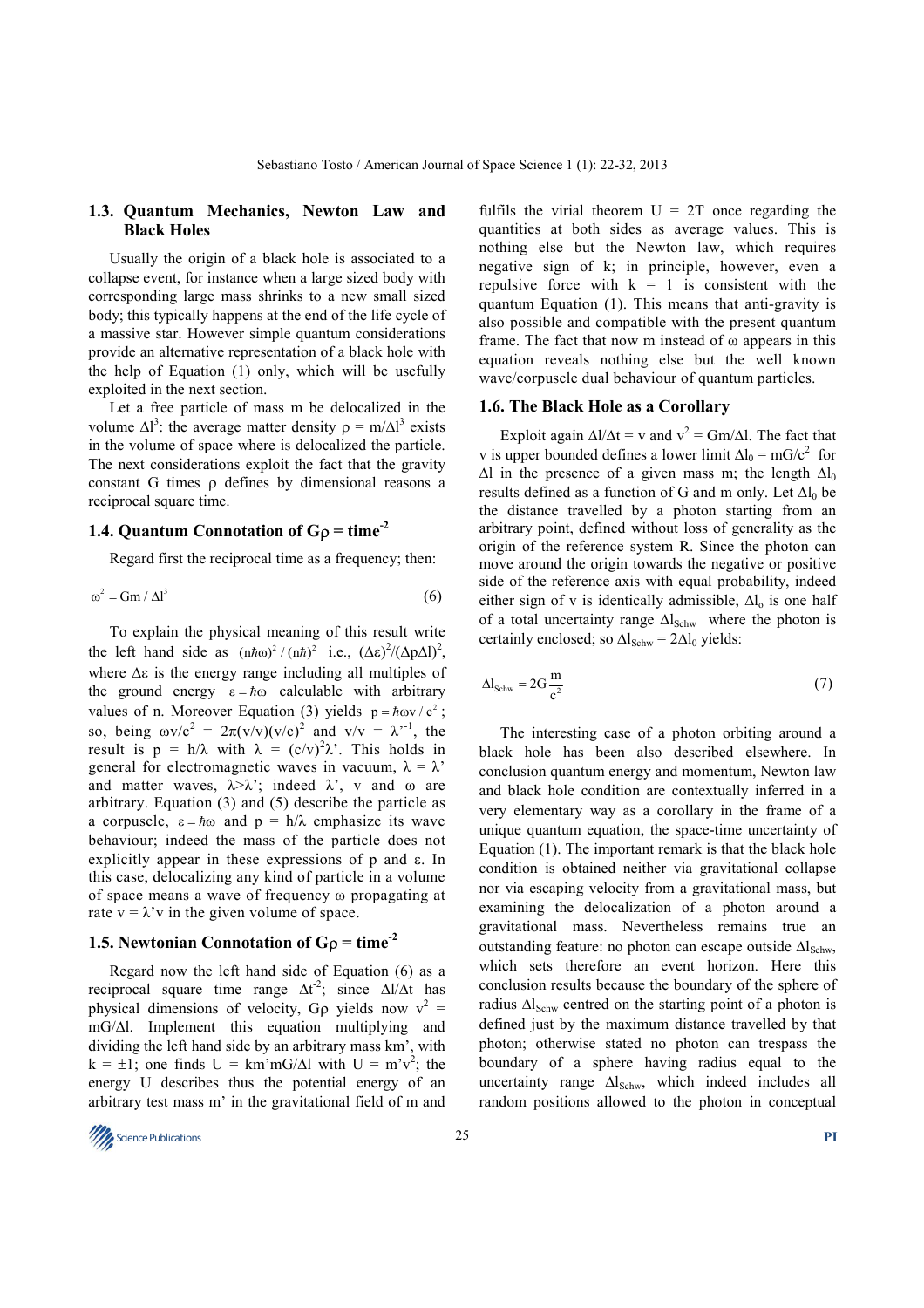agreement with the fundamental assumption underlying Equation (1). In this sense, even the light inside the black hole is confined within and defines itself the event horizon.

#### **1.7. Implications for Cosmology**

This section concerns the chance of describing the whole universe as a super-massive black hole, i.e., a universe whose total matter content fulfils the Equation (7) once putting  $\Delta l_{Schw} = \Delta r_u$ . On the one hand is seemingly surprising an expanding universe regarded as a super massive black hole; on the other hand the previous way to introduce Equation (7) does not make reference to any shrinking process, which therefore does not appear as a distinctive condition to allow a black hole. In effect appears arbitrary to extrapolate to the whole universe an idea usually acknowledged for observable events occurring inside the universe. The physics of the black hole foresees two important features: the existence of a central singularity and the so called "noodle effect" for an object fallen inside it. As concerns the former point, note that our physical universe is actually a hyper spherical shell defined by and corresponding to the uncertainty radial range  $\Delta r_u = r_u - r_{u0}$ , whose boundaries are unknown and indefinable by fundamental assumption; indeed just  $\Delta r_u$  along with its conjugate momentum range is consistent with the existence of physical observables. If  $r_{u0} \ll t_u$ , then the volume of the shell in practice approximates well numerically that of a global hyper sphere of radius  $r_u$  centred on the origin of the reference system R; in principle however the volume defined by  $r_u$  includes a very small but finite internal volume  $V_{u0}$  of radius  $r_{u0}$ , which has nothing to do with the physical properties inferable from  $\Delta r_u$ . Thus, once having introduced this latter R is replaced by any  $R^*$ , in the frame of which hold the next considerations; moreover, whatever the time evolution of  $\Delta r_u$  might be, one can admit that the singularity should fall within  $V_{u0}$  and thus in principle outside our physical universe. For the same reason this latter has no physical centre, i.e., the singularity does not affect its properties. As concerns the second point note that the noodle effect has been conceived for a compact body resulting by collapse of a larger object, whereas our universe is made by islands of matter surrounded by ample zones of vacuum. Is the latter kind of black hole physically similar to the

dense usual one? Reasonably it does not, just because of the missing central singularity: such a black hole is presumably inconsistent with the aforesaid free fall towards a centre, which actually does not exist physically. Regard within  $\Delta r_u$  any point of coordinate symbolized by  $x_1$  as a possible centre and recall that according to the shell theorem any test mass at the coordinate  $x_2$  is subjected to the force due to all material at smaller radius around  $x_1$ . As the range  $x_2$  $x_1$  falls entirely within  $\Delta r_u$ , hold the considerations of section 4.2; being both m and ∆l therein introduced arbitrary,  $\Delta l$  can be identified with x<sub>2</sub>-x<sub>1</sub> and m with the quoted smaller radius mass. There is no evidence about a noodle effect in this quantum model of black hole universe, which results compatible with that actually observed. Owing to the chance  $r_{u0} \ll r_{u}$ , in the following the volume of the universe will be estimated directly via  $\Delta r_u$  rather than via r<sub>u</sub>.

In the present model the basic idea is that of thinking a universe consistent with the condition of "maximum growth efficiency": this hypothesis seems reasonable for a growing universe, whose main requirement is to prevent mass and radiation energy losses outside it that could avert its possible evolution. According to the Hawking mechanism, based on the vacuum polarization in the presence of a strong gravity field, a black hole inside the universe splits a couple of virtual particles generated by vacuum quantum fluctuation; it captures one of them, while releasing the other that thus appears as an ordinary particle. This can be easily seen exploiting the previous results. Put  $\Delta l$  =  $\Delta l_{Schw}$  into U = km'mG/ $\Delta l$ ; it is trivial to infer U =  $km'c^2/2$ . This result concerns the energy of m' just at the event horizon of the mass m; moreover both kdependent values of U involve m' only. Recalling that k  $= \pm 1$ , it is possible to write  $U_+ = m'c^2/2$  and  $U_- =$ m'c<sup>2</sup>/2; so  $\Delta U = U_{+}$ -U<sub>-</sub> = m'c<sup>2</sup> and U<sub>+</sub>+U<sub>-</sub> = 0. Clearly  $U_{+}$  and  $U_{-}$  regard two virtual particles of mass m'/2 in its positive and negative energy states, whereas ∆U is the potential energy gap including the total energy of the particle-antiparticle pairs m'c<sup>2</sup>/2 and  $-m'c^2/2$ ; the masses of this system are independent on m, they are however related to the black hole mass m. This means that m' could be the mass of a couple of charged virtual particles, which are therefore  $\Delta l_{\text{virt}} = e^2/\Delta U$  apart; hence it is possible that either of them is just at the event horizon of m, whereas the other one is  $\Delta l_{virt}$  farther. So either particle of the system is captured by m, the other one remains free to escape. Statistically both charges

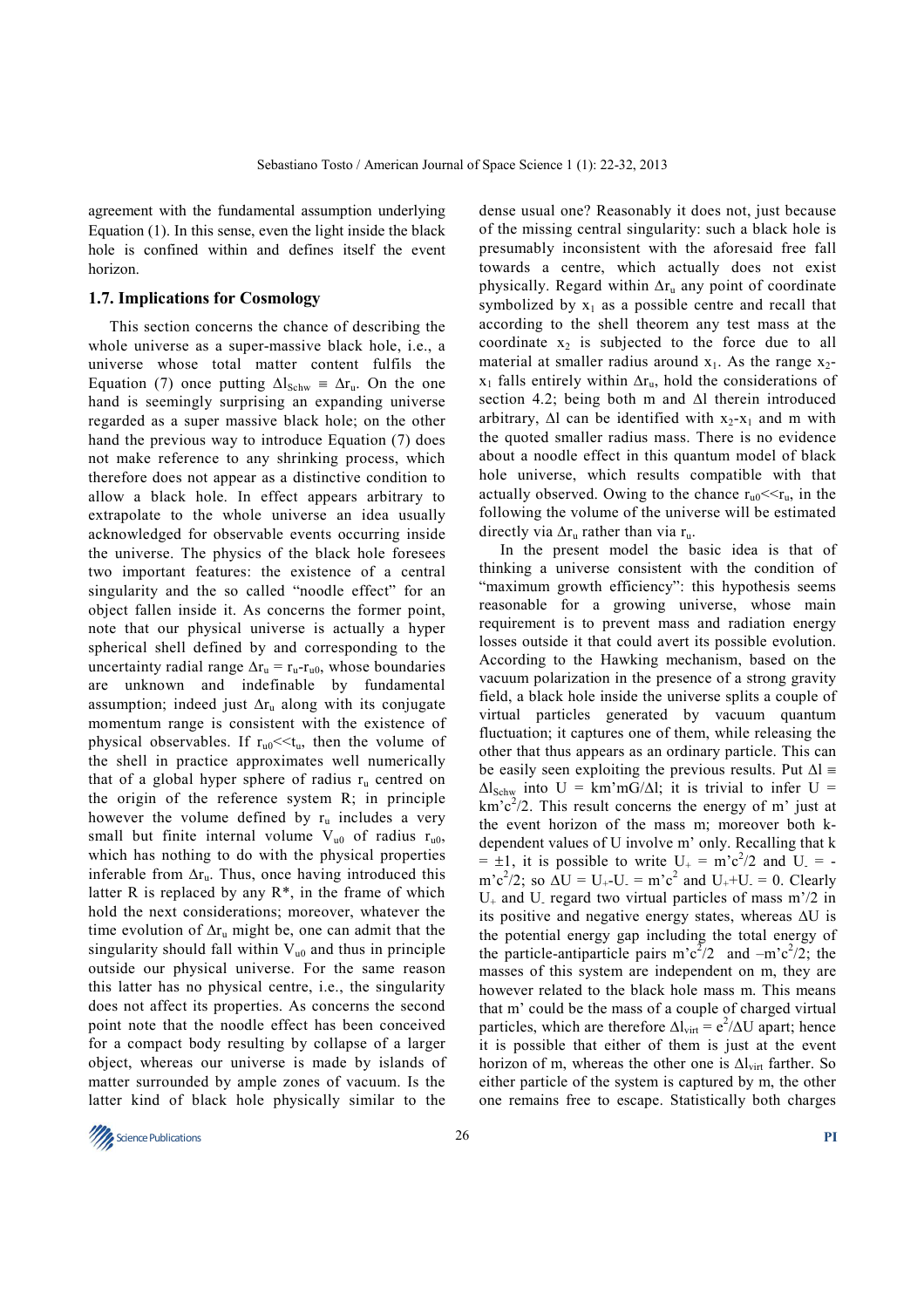have the same probability of escaping, thus still contributing themselves to the virtual pairs that define the concept of "vacuum" of the universe. Outside the universe, however, this mechanism does not hold: the concept of vacuum, consisting of virtual particles continuously formed and annihilated, is replaced by that of "nothing". So no energy can escape outside  $\Delta r_{\text{u}}$ , which prevents useless waste of valuable energy content of the universe. In fact this assumption is directly related to the Hawking entropy and leads directly to the Friedmann equation. Before concerning these points let us concern again the basic consideration of maximum growth efficiency.

#### **1.8. The Black Hole Universe**

According to Equation (3), it must be also true that:

$$
\Delta p_x = \Delta \varepsilon \frac{v_x}{c^2} \tag{8}
$$

In principle  $\Delta p_x$  can be defined as m(v<sub>x2</sub>-v<sub>x1</sub>) or alternatively as  $\Delta p_x = m_2 v_x - m_1 v_x$ , being m<sub>1</sub> and m<sub>2</sub> arbitrary masses. The last form is more interesting for the purpose of the present section; multiplying both sides by  $c^2/v_x$ , Equation (8) yields  $\Delta \varepsilon+m_1c^2 = m_2c^2$ . This equation holds in general, i.e., whatever the masses and the energy range might represent. To specify this result, therefore, let us identify a particular physical meaning of these masses, as a function of which results also defined that of ∆ε by consequence. Specifying thus  $m_1$  with the visible universe mass  $m_1$ and putting  $m_2 = M_u > m_u$ , the last equation yields:

$$
M_{u}c^{2} = m_{u}c^{2} + \Delta \varepsilon
$$
 (9)

i.e., ∆ε is an energy additional to that of the visible mass energy  $m_u c^2$ . The physical meaning of this assignment, which defines a new greater mass  $M_{\text{u}}$ , can be verified exploiting known data of our universe. On the one hand, it is immediate to verify that Equation (7) written as  $\Delta r_u = 2M_u G/c^2$  yields  $M_u = 10m_u$ . On the other hand, it is easy to check that holds the following equation defined by the today values of radius and age of the universe:

$$
\frac{M_{u}}{m_{u}} \frac{c\Delta t_{u}}{\pi \Delta r_{u}} \approx 1 \quad M_{u} = 10m_{u}
$$
\n(10)

Science Publications 27 **PI** 

Actually this result is inferred and extended to any time ∆t in the quoted paper (Tosto, 2013); however for brevity this equation is simply introduced here without proof, but merely as a statement justified by the acknowledged radius and age of today's universe. Equation (10) supports the value of  $M<sub>u</sub>$  estimated via the Equation (7): It seems indeed significant that very large numbers fulfil such a simple numerical result. It also necessarily follows from Equation (9) that:

$$
M_u = m_u + m_\gamma \tag{11}
$$

An analogous conclusion would be obtained reasoning on the energy range. The notation of the second addend emphasizes the unknown nature of the additional mass  $m_2$ , which is however required in the present model based on ranges of dynamical variables expressing the concept of uncertainty. Equation (11) is soon justified showing preliminarily that  $M_{\text{u}}$  is reasonable; the next section 8 will concerns more explicitly  $m_2$  itself. Let us show that the idea of supermassive black hole universe is supported itself by the following simple considerations.

# **1.9. Hawking Entropy**

The first direct consequence of the idea of maximum growth efficiency is the Hawking entropy. Define first the circular frequencies of a light wave trapped by gravity around the border of the universe as  $\omega_n = n\omega_u$ being  $\omega_u = c/(2\pi\Delta r_u)$  (Tosto, 2013); so the boundary layer of the universe is marked out by the allowed frequencies of the electromagnetic field surrounding the total mass  $M_u$  whose energy  $\varepsilon_{\omega}$  is given by  $\varepsilon_{\omega} = n\hbar c / (2\pi \Delta r_{\omega})$ . Then let us concern also the total energy  $\varepsilon_{\rm u} = M_{\rm u} c^2$  due to the whole amount of mass present in the universe. It is reasonable to expect that bulk energy  $\varepsilon_{\rm u}$  and surface energy  $\varepsilon_{\rm o}$  should be someway correlated; so the simplest hypothesis is to introduce a dimensionless proportionality factor  $\sigma_H$  such that  $\varepsilon_u = \sigma_H \varepsilon_{\omega}$ . To infer the physical meaning of  $\sigma_H$ , calculate the mean values of this equation, which reads  $\langle \epsilon_u \rangle = \sigma_H \langle \epsilon_u \rangle$ . Clearly  $\langle \epsilon_u \rangle =$  $\varepsilon_{u}$ . The standard way to calculate < n $\hbar \omega$  > via the partition function is well known; noting that  $\hbar \omega_{n} \ll k_{B} T$ is verified for T down to values of the order of  $10^{-28}$ K. one finds  $\langle n \hbar \omega_{n} \rangle \approx \hbar \omega_{n} \approx k_{B}T$ . So  $k_{B}\sigma_{H}$  defined by an energy over a temperature can be nothing else but entropy. With the help of the Plank length  $l_p = \sqrt{\hbar G / c^3}$ , one finds therefore: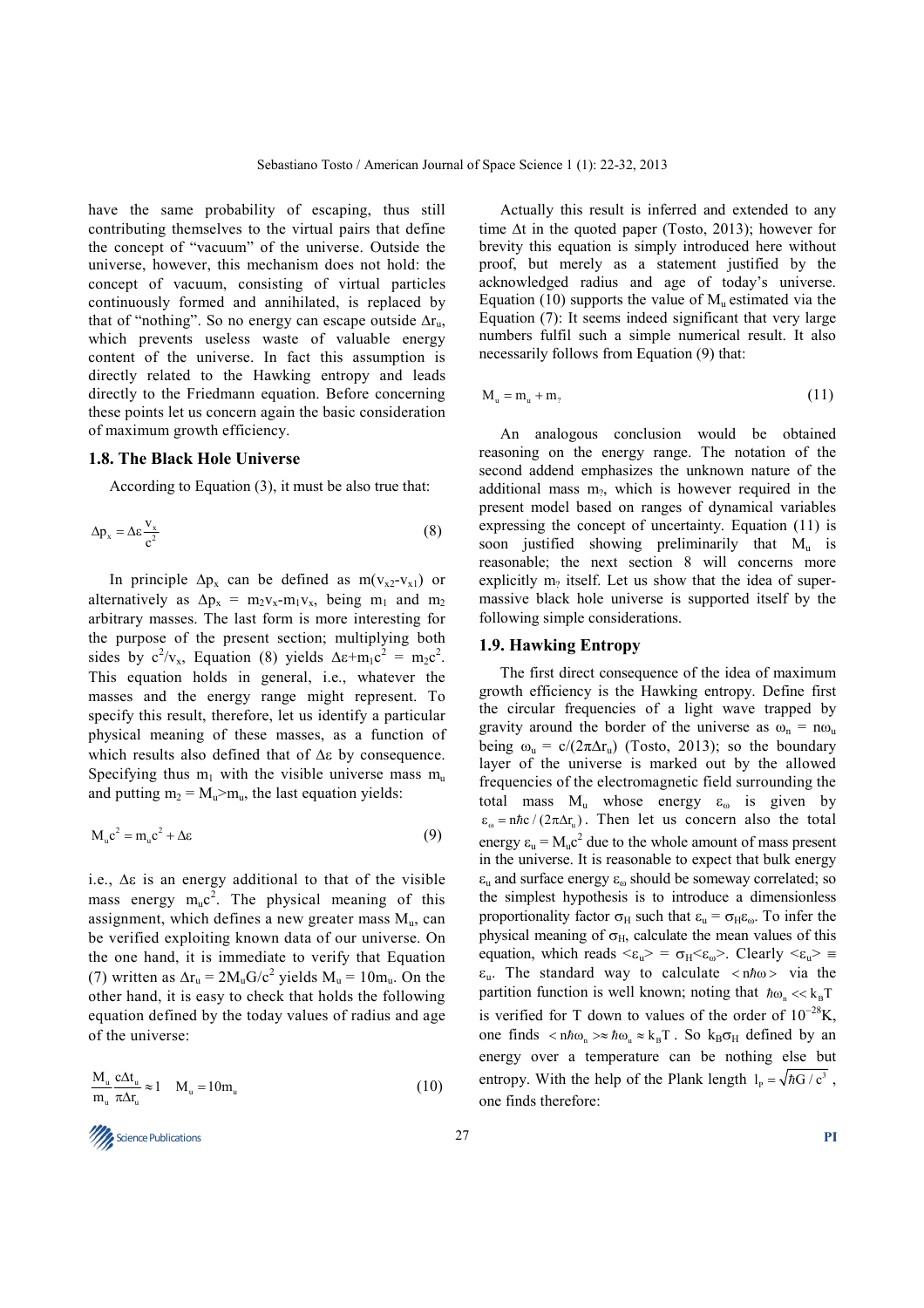$$
\sigma_{\rm H} = \frac{\langle \varepsilon_{\rm u} \rangle}{\langle n \hbar \omega_{\rm u} \rangle} = \frac{A_{\rm u}}{4l_{\rm p}^2} \hbar \omega_{\rm u} = \frac{\hbar c}{2\pi \Delta r_{\rm u}}
$$

$$
\varepsilon_{\rm u} = \frac{c^4}{G} \frac{\Delta r_{\rm u}}{2} \hbar \omega_{\rm u} = 4\pi \Delta r_{\rm u}^2 \tag{12}
$$

In effect,  $\sigma_H$  coincides just with the well known Hawking surface entropy in Boltzmann's units. Moreover, with the previous definition of  $\omega_{\rm u}$ , one also obtains with the help once more of Equation (7) the surface temperature  $T_H$  of the black hole of mass  $M_u$ .

$$
k_{\rm B}T_{\rm H}=\frac{\hbar c^3}{4\pi M_{\rm u}G}
$$

#### **1.10. Friedmann Solutions**

Consider an hyper sphere of volume  $V_u = 4\pi \Delta r_u^3 / 3$ ; this choice of  $V_u$  is consistent with that of  $A_u$  appearing in the Hawking entropy. Simply with the help of Equation (7) this volume reads  $V_u = 8\pi \Delta r_u^2 M_u G / 3c^2$ , which allows to calculate the average density of the universe as  $\rho_u = M_u/Vu = 3(c/\Delta r_u)^2/8\pi G$ . Since  $c/\Delta r_u$ has physical dimensions timr<sup>-1</sup>, it can be surely expressed as  $c/\Delta r_u = (a+b)/a$  with a variable length and b constant. The physical meaning of this position and in particular of a has been explained in the quoted paper (Tosto, 2013) with reference to the idea that  $\Delta r_u^{-1}$ represents a curvature. Here it is worth emphasizing that the presence of b allows a non-vanishing curvature even for constant  $\Delta r_u$  and a. So the hypothesis of black hole universe allows concluding:

$$
\frac{\rho_u}{\rho_c} = 1 + \frac{b}{\dot{a}} \left( 2 + \frac{b}{\dot{a}} \right) \rho_c = \frac{3H^2}{8\pi G} H = \frac{\dot{a}}{a}
$$
 (13)

where,  $\rho_c$  is the well known critical density. This result is consistent with the solution of the Friedmann equations with cosmological constant different from zero; indeed replacing c/ $\Delta r_u$  into the equation of V<sub>u</sub> one finds, putting  $b = \pm c$ :

$$
\frac{8\pi G\rho_u}{3} = \left(\frac{c}{a}\right)^2 + \left(\frac{\dot{a}}{a}\right)^2 \pm \frac{2c\dot{a}}{a^2}
$$
 (14)

which compares well with the Friedmann equation including the cosmological constant  $\Lambda$  once taking into account also the case of imaginary curvature with ia Equation (15):

$$
\frac{8\pi G\rho}{3} = k\left(\frac{c}{a}\right)^2 + \left(\frac{\dot{a}}{a}\right)^2 - \frac{\Lambda c^2}{3} \ \Lambda = \pm \frac{6\dot{a}}{ca^2} \ k = \pm 1 \tag{15}
$$

It is worth noticing once again that also this solution of the Friedmann equation and its well known implications too, take here quantum character.

#### **1.11. Quantum Fluctuations**

Implement the Equation (1) to describe how changes a system during a quantum fluctuation. From a mathematical point of view, also this topic has been already described in the quoted paper (Tosto, 2013); here we concern the matter from a merely intuitive point of view, to emphasize how the fluctuation affects the behaviour of the system. Altering energies and momenta of the particles of any quantum system means that the initial uncertainty ranges sizes ∆ε and ∆p including the respective local values must be replaced by new ones  $\Delta \varepsilon_{\text{fl}}$  and  $\Delta p_{\text{fl}}$  able to include also the altered values of dynamical variables during the corresponding time range  $\Delta t_{fl}$ ; accordingly n<sub>fl</sub> is the related number of states during  $\Delta t_{fl}$ . By consequence change in particular all space ranges ∆x including the space coordinates of the particles, in agreement with the obvious idea that also these latter are perturbed by the fluctuation. In principle it is reasonable to expect that by effect of the extra energy transient lasting  $\Delta t_{fl}$  any particle of the system can be found where it couldn't before. In fact the Equation (1) represent a link between energy, momentum and space coordinates at any time; so it is not surprising that changing  $\Delta \varepsilon$  and  $\Delta p_x$  at any  $\Delta t$  affects by necessity all  $\Delta x$ , i.e., expectedly  $\Delta x$ <sub>fl</sub>> $\Delta x$ . By definition of uncertainty, however, what happens inside any delocalization range is in fact conceptually inaccessible to our knowledge and to any experimental measurement; ratios of range sizes like ∆x/∆t yield an average value only, related to the ability of the particle to travel throughout ∆x during ∆t. Actually neither the former nor the latter take assigned values, being the uncertainty range sizes arbitrary and unknowable by definition; so  $V$ is arbitrary and never associated to an assigned value, the only assigned and measurable value being in this model c. Hence any speculation about how fast the particles move or displace within  $\Delta x_{fl}$  during  $\Delta t_{fl}$  is unphysical; nevertheless it is shown in (Tosto, 2013) that the fluctuation driven  $\Delta x_{\text{fl}} > \Delta x$  allows the particles to be found where they shouldn't according to the classical physics. What is indeed surprising is that the fluctuation driven swelling of the space ranges, related to strong

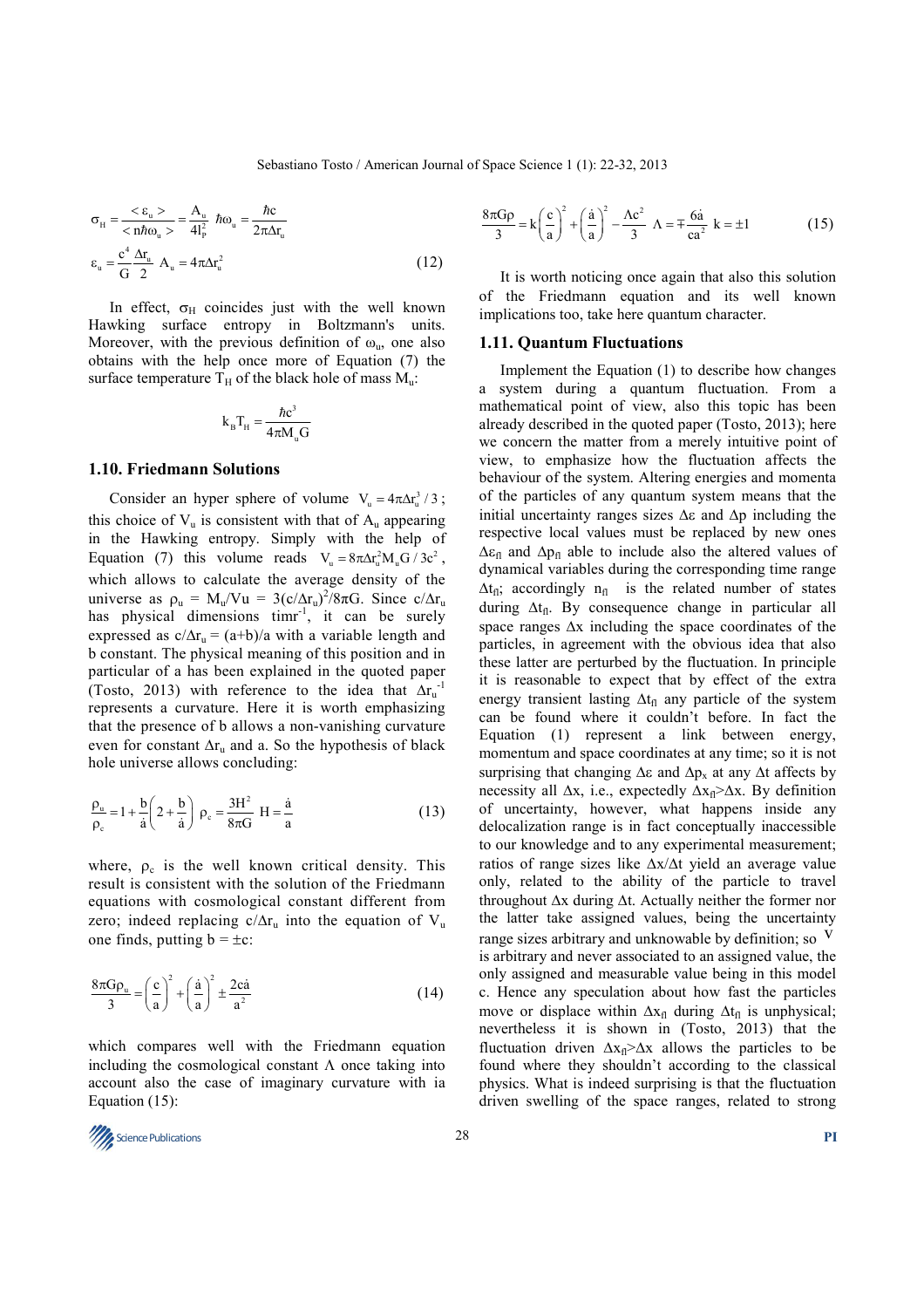momentum and energy changes, corresponds to displacements of the particles even compatible with superluminal velocities. Elementary algebraic considerations show indeed a further weirdness of the quantum world, i.e., that  $v_{\text{fl}} = \Delta l_{\text{fl}}/\Delta t_{\text{fl}} = c^2/v$ , whereas instead ∆l/∆t<c before the fluctuation. Actually, owing to the character intrinsically arbitrary of v and  $v_{\text{fl}}$ , is more appropriate to say that the particles spread during the fluctuation throughout ranges sized as if they would have superluminal velocity. Nevertheless  $v_f > c$  holds just because  $v < c$ , whereas for light particles in vacuum for which  $v \equiv c$  one always finds invariably  $v_f = c$ .

These conclusions are of interest to describe the inflationary era of our universe, in particular during the transition from radiation era to matter era. Consider a growing hyper sphere approaching to the end of the radiation era: it contains energetic light particles together with fermion matter particles formed by high energy photon-photon interactions (Moffat, 1993; Walsh and Zerwas, 1973). If the growth of the sphere is still within the time range  $\Delta t_{fl}$ , as it is reasonably possible to expect during the first radiation era after the birth of the universe, the matter particles displace farther than the light itself; so, according to this reasoning, the light should remain preferentially confined within an inner shell that serves as energy reservoir for the further formation of matter allowed to spread towards an outer shell. Of course it is conceptually impossible to calculate or estimate how long lasts  $\Delta t_{\rm fl}$ ; the reason is conceptually analogous to that preventing the possibility of predicting exactly when a radioactive atom decays. Nonetheless, it is possible to recognize three steps of growth of the new born universe: (i) the initial one before the beginning of the fluctuation; (ii) that during  $\Delta t_{fl}$  controlled by the fluctuation extra-energy transient during which the global growth was superluminal-like and (iii) that successive to  $\Delta t_{\rm fl}$  controlled by the standard expansion rate slower than the light speed.

### **1.12. Possible Timeline of the Universe**

Consider a quantum bubble having diameter of the order of the Planck length and containing energy equivalent to all mass of the early universe. It is known that if such bubble would be created from nothing, it would soon collapse because of its own gravitational field and would turn into a singularity. According to the short discussion of section 4.2, however, both gravity and anti-gravity are possible outcomes as a consequence of Equation (1) because of  $k = \pm 1$ . So, why not to think that the anti-gravity anticipated the gravity? The possible early steps should be therefore: (i) the initial growth dynamics of the quantum bubble was governed by the repulsive effect of anti-gravity with  $\Delta l$  at the Planck scale  $l_{\text{Pl}}$ , so that the results of sections 4.1 and 4.2 allow writing U =  $\varepsilon$ ' $\varepsilon G/(c^4 l_P)$  with  $\varepsilon' = \hbar \omega'$  and  $\varepsilon = \hbar \omega$ ; (ii) the energy gap  $2U = 2\varepsilon \varepsilon G/(c^4 \Delta l)$  due to decay of anti-gravity to gravity reasonably occurred late enough to allow  $\Delta$ l>l<sub>Pl</sub> and prevent the bubble from collapsing, despite the new born attractive effect inevitably slowed down its initial explosive boost; (iii) the occurring of the quantum fluctuation then further revitalized the expansion of the universe against the attractive effect of gravity force; (iv) the arising of further kinds of interaction forces additional to and subsequent the gravity was next necessary to manage the charges created by the intense light radiation field expected during the step (i); (v) followed then the dust era, characterized by the presence of matter originated during the expansion driven cooling of the radiation field. Note that in this qualitative sketch the radiation era started first as a result of the decay energy  $2U =$  $\epsilon$ 'εG/(c<sup>4</sup>l<sub>P</sub>); so  $\epsilon' \epsilon = \hbar^2 \omega' \omega$  corresponds to the photonphoton interaction, which results to be a higher order effect according to  $\hbar^2$ . Clearly  $c^4$ l<sub>P</sub>/G is the expected Planck energy. The formation of matter was allowed when the fluctuation energy propelled away the early virtual pairs towards a colder external shell surrounding the hot light radiation volume. As the enhanced expansion rate contributed to the formation of matter, it is not surprising that the separation of strong and electroweak interactions from the gravity was activated just at the beginning of the fluctuation driven inflationary era. The **Fig. 1** sketches qualitatively a possible timeline of the early universe.

#### **1.13. The Missing Mass**

The idea of a missing mass additional to the visible mass  $m_u$  is supported by Equation (9) and (11) consequence of Equation (10). In effect the hypothesis of black hole universe requires  $m_2$  in order to define  $M_u$  that fulfils the condition (7). It is interesting to rewrite identically the Equation (10) as follows:

$$
m_{u}c^{2}\hbar / \Delta t_{u} = m_{u}c^{2}\hbar \omega_{u} + m_{\gamma}c^{2}\hbar \omega_{u} \omega_{u} = \frac{c}{\pi \Delta r_{u}}
$$
 (16)

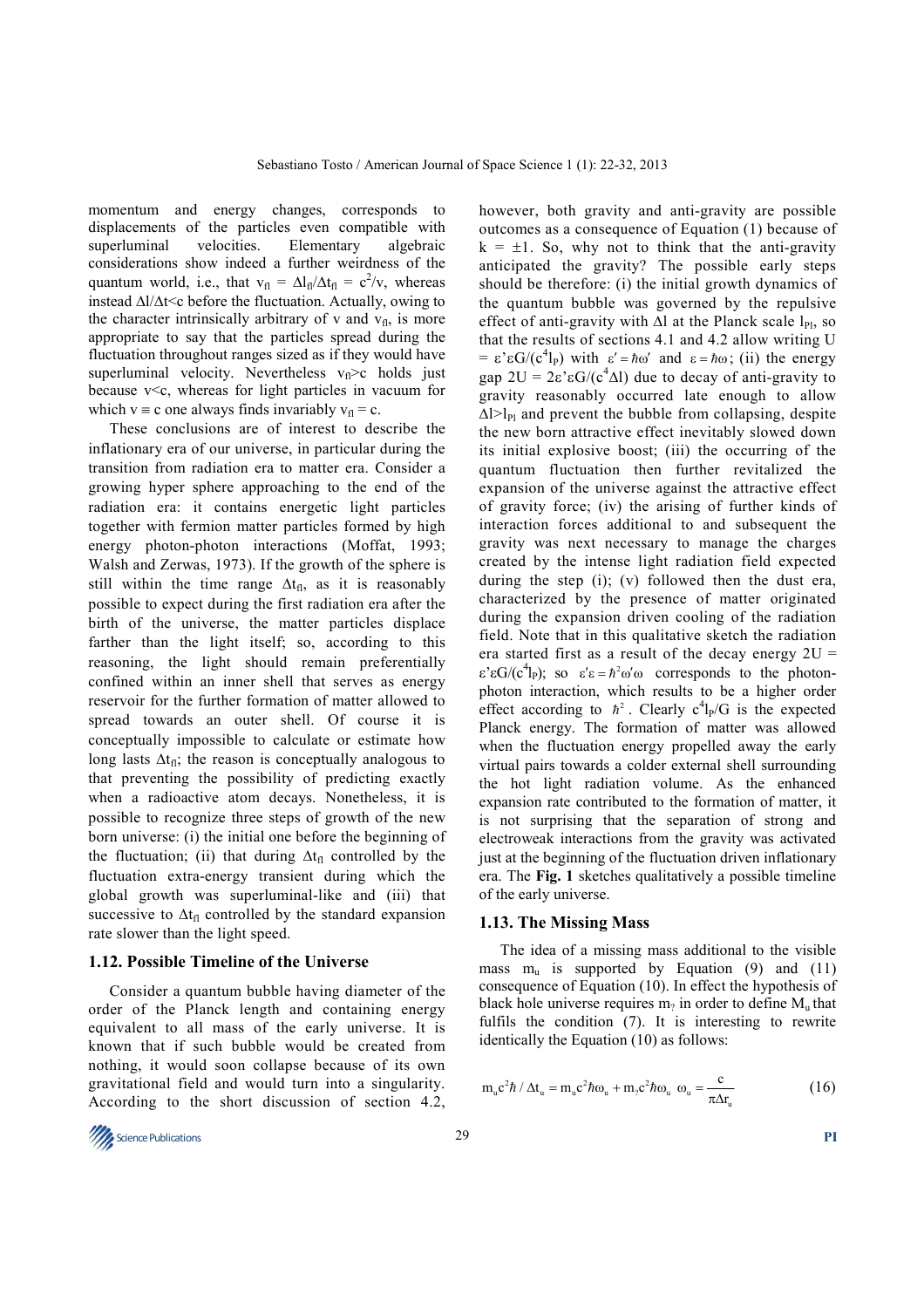Sebastiano Tosto / American Journal of Space Science 1 (1): 22-32, 2013



**Fig. 1.** Schematic timeline of the universe expansion; the space and time scales are in arbitrary dimensionless units. The time range 1 shows the anti-gravity stage corresponding to  $U = \hbar^2 \omega' \omega / E_p$  at the Planck era. At the time 2 starts the anti-gravity→gravity decay; the abrupt arising of attractive Newtonian gravity slows down the expansion, qualitatively emphasized here by some size contraction till to the time 3. At this time starts the fluctuation that triggers the inflationary era and corroborates the expansion; the increased size as a function of time is boosted by the extra-energy transient of the fluctuation. The dashed line represents a plain combination of  $t^{1/2}$  and  $t^{2/3}$  time profiles before and after the inflationary era

To emphasize that the mass  $m_2$  results strictly interrelated to the visible mass  $m<sub>u</sub>$  and to the frequency  $\omega_{\rm u}$  yielding the Hawking entropy. This motivates rationally  $m_2$ . This equation is defined by a sum of square energies; regarded as  $\varepsilon_{\text{tot}}^2 = \varepsilon_{\text{kin}}^2 + \varepsilon_{\text{rest}}^2$ , the form of Equation  $(16)$  is similar to that of Equation  $(5)$ , with  $m_{\mu} c^2 \hbar \omega$  corresponding to the kinetic term (pc)<sup>2</sup> and  $m_2 c^2 \hbar \omega$  to the rest term  $(mc^2)^2$ . This comparison suggests therefore that  $m_2$  could be related to the rest energy of the universe, which in turn requires that the universe as a whole should also move as if it would be a spinless and chargeless free macro-particle. In principle this idea does not conflict with any experimental fact detectable in our universe. An observer at rest in a reference system R' could not discern whether its R' is at rest or moves at constant velocity with respect to the origin of another reference system R; so we cannot notice whether or not our whole universe is at rest or animated by uniform motion in any external R.

On the one hand, the basic idea is reasonable: once having introduced in Equation (12) and (13) an hyper sphere representing the whole universe, why not to consider the chance of whether this hyper sphere moves or not? Clearly the answer requires a reference system external to our universe with respect to which the question has physical meaning itself. However, it has been emphasized that the physical properties of the universe depend on the uncertainty ranges  $\Delta t_u$  and  $\Delta r_u$ ; if so however we have emphasized in section 2 that any reference system is compatible with the quantum approach based on Equation (1) only, through which are to be inferred the key quantum features of the universe; so the previous question, in principle correct from a physical point of view, can be left in practice unanswered because inessential to infer the quantum eigenvalues and thus the observables themselves. In effect it is shown in (Tosto, 2013) how to handle mathematically Equation (16) in order to regard it not only at the present  $\Delta t_n$  but, more in general, at any time ∆t; here we report this significant conclusion only.

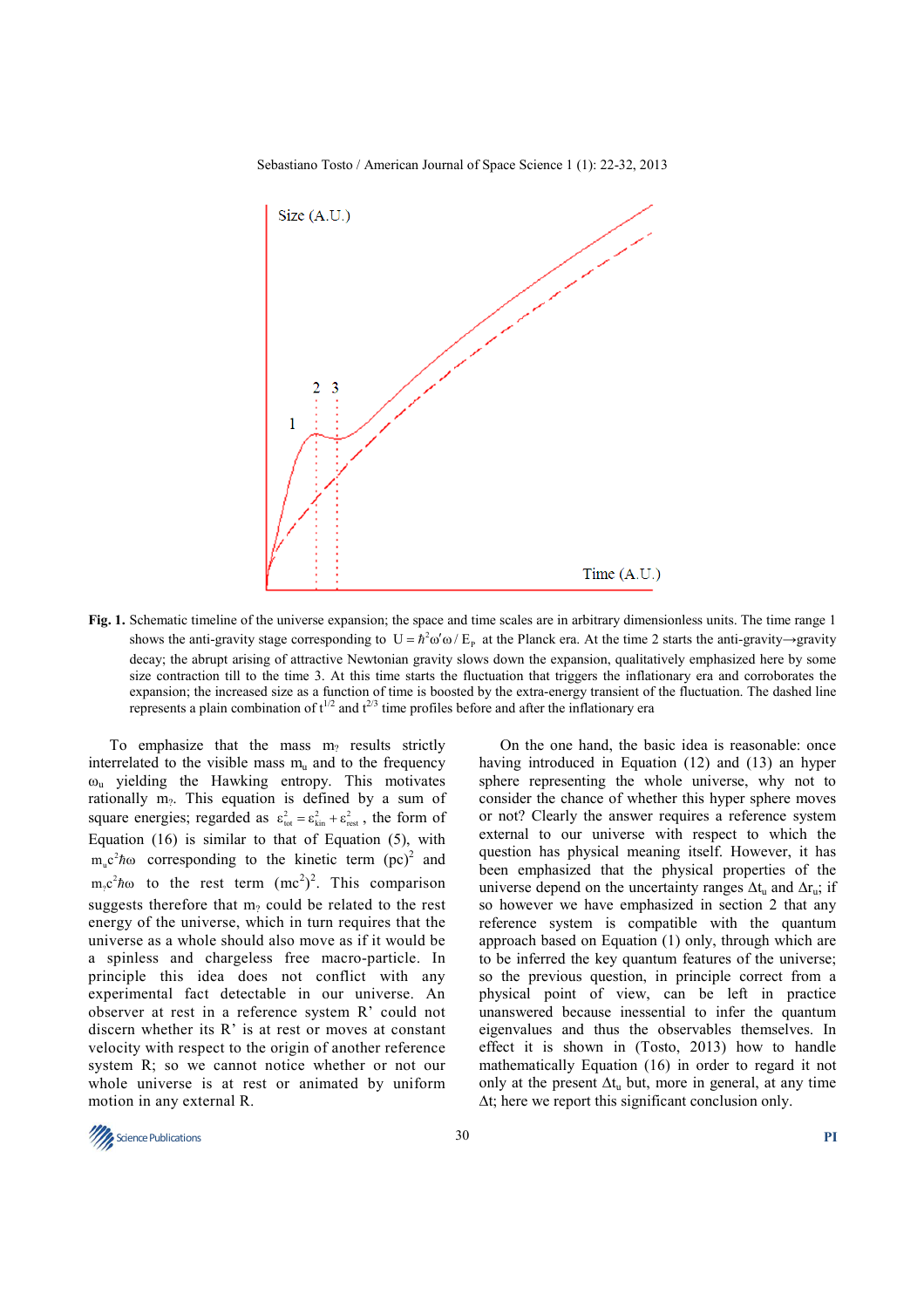The rest mass  $\dot{e}$  of the universe related to m<sub>2</sub> includes the masses of all invisible dust, all invisible black holes and surface energy of the universe to which corresponds the Hawking entropy plus an energy times  $c<sup>2</sup>$  required for a total balance  $\varepsilon_{rest}$ ; in turn all these contributions, related to  $\pm \sqrt{m_{\gamma}c^2}\hbar\omega$ , correspond to the rest energy of a free macro-particle of constant mass moving at constant velocity. The fact that the "dark energy" is dark, is no longer surprising: it does not depend on something existing inside the universe, it concerns the whole universe regardless of any kind of mass visible or not contributing to  $M<sub>u</sub>$ .

# **2. DISCUSSION**

The previous sections have highlighted the basic ingredients of the present model of quantum universe: the antigravity, the quantum fluctuation, the Friedmannlike equation and the black hole critical mass achieved with the help of an additional dark mass. The first and most important remark is the lack of classical determinism in the quantum formulae here obtained as corollaries of the fundamental Equation (1) only. This aspect has been emphasized when commenting the quantum character of Equation (3) and (5); their relativistic familiarity should not mask their profound difference from the early Einstein formulas: these latter could not be implemented to describe energy and momentum quantum fluctuations. This holds also for the steps of section 7. There is no reason to require that the history of the universe is just exactly that therein sketched; small differences from that scheme would have accordingly implied a universe slightly different from our own or even no universe at all. The best way to justify the assumptions of section 7 rests on the actual existence of the universe itself. Eventually, these considerations hold also for the Friedmann equation (14): all conclusions about critical density as crucial criterion to determine the ultimate evolution and fate of the universe must be regarded from the standpoint of the quantum character of this equation too. Ample debate is reported in literature about the chance that the density parameter  $\Omega$  is greater or equal or lower than 1; however Equation (14) is obviously not deterministic. The reasoning recalls the thought experiment of the Schrodinger cat, which is made by a combination of wave functions dead cat and living cat. This superposition of states opens both chances, either of which effectively happens when the total wave function

collapses into the respective chance for the cat by consequence of the observation process. The so called "multi world history" hypothesis was just inspired by extrapolating both chances opened by the interaction observer-cat to all events possible in the history of the mankind. This analogy suggests that actually the wave function of the whole universe could be a superposition of states with  $\Omega = -1$ ,  $\Omega = 0$  and  $\Omega = 1$ , so that in principle all respective consequences would be probabilistically allowed. Otherwise stated, searching specifically one only among these chances in a deterministic way is an attempt that, according to the quantum theory, is actually unphysical. The pure relativistic approach followed by Friedmann when solving the Einstein field equation, skips and therefore misses the indeterminism of the quantum theory. In conclusion: the search of a theory taking into account a better estimate of the Hubble constant or actual density of the universe to decide a unique final fate of our universe, whatever it might be, seems inappropriate and misleading. This conclusion is in fact not surprising once accepting the idea that the behaviour of nature follows the space-time uncertainty, which per se is inconsistent with the idea of a unique timeline rigidly fixed after the big bang. As a matter of fact, however, Equation (1) yield sensible consequences. Further activity is in progress to better investigate the present results.

#### **3. CONCLUSION**

Equation (1) appear adequate to formulate a quantum model of universe for two reasons: on the one hand, the arbitrariness of the uncertainty ranges allows specifying them according to the physical meaning of any particular problem; on the other hand, the conceptual lack of information and constrains on the range sizes makes them suitable to describe nano-, micro- and macro-scale effects. These features are in effect essential and required to bridge quantum mechanics and relativity; as the cosmology is intrinsically made of both, the space-time uncertainty appears to be a formidable tool to tackle cosmological problems.

### **4. REFERENCES**

Adams, F.C. and G. Laughlin, 1997. A dying universe: The long-term fate and evolution of astrophysical objects. Rev. Modern Phys., 69: 337-372. DOI: 10.1103/RevModPhys.69.337